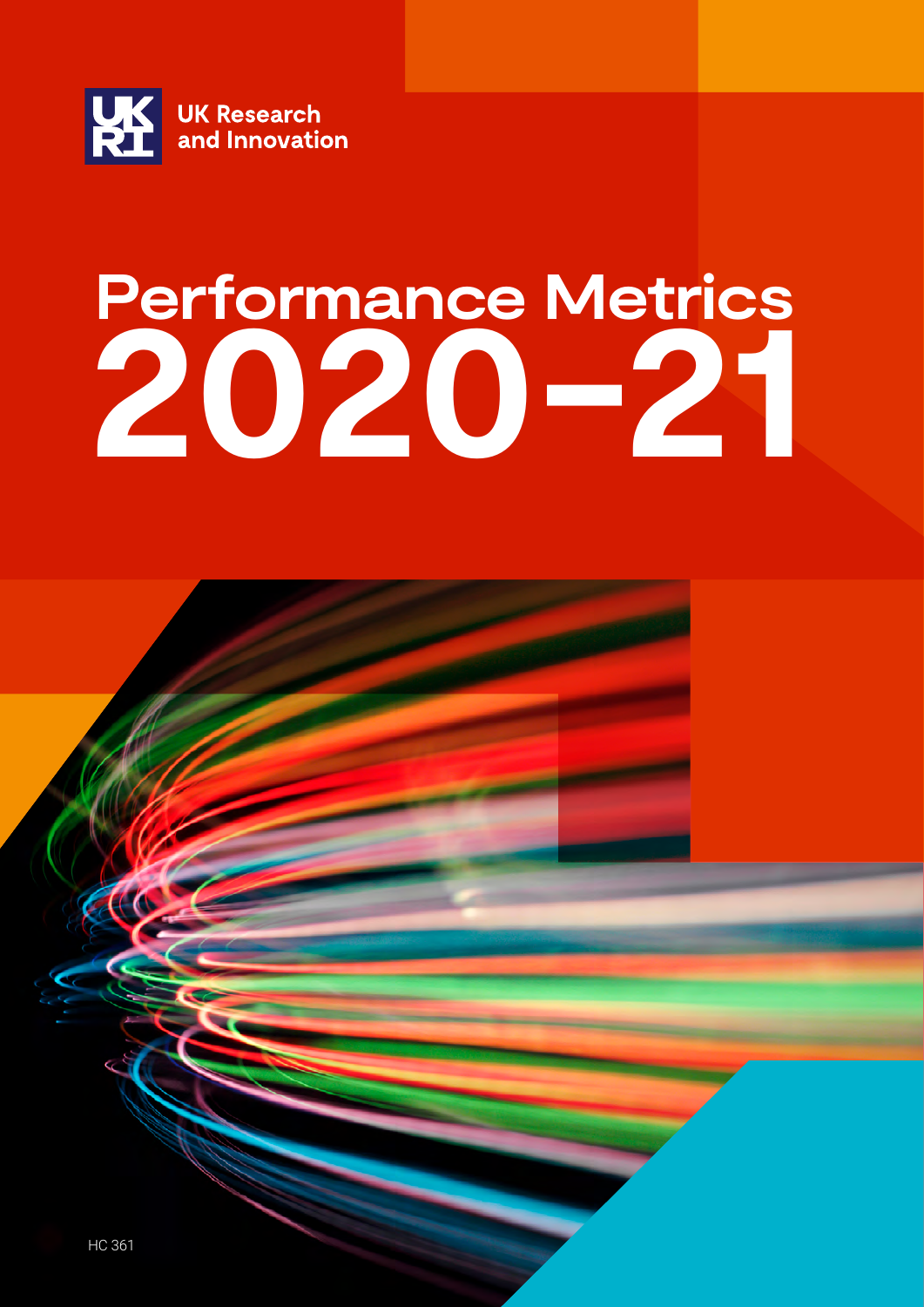**Performance Metrics**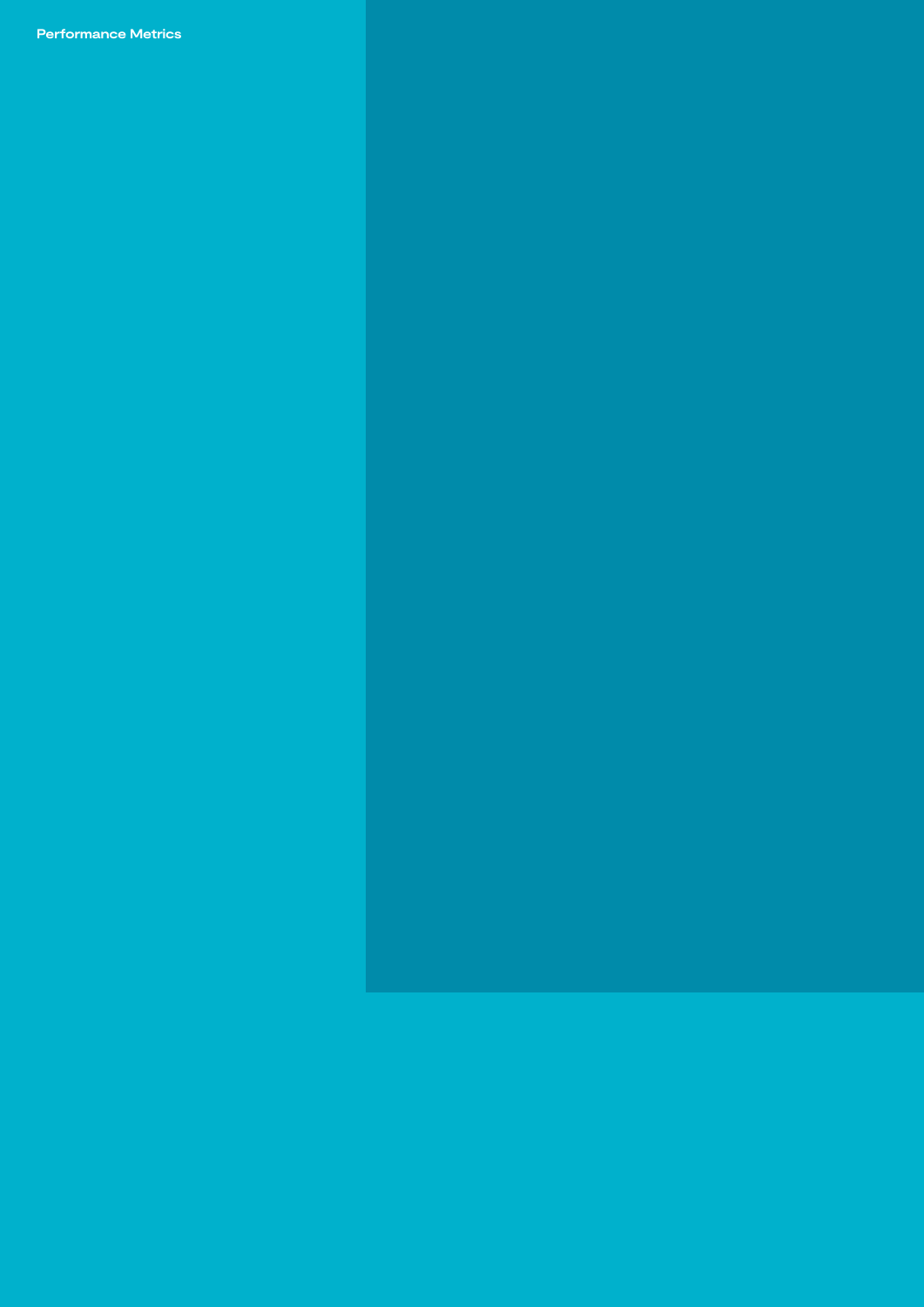# **Inputs: Research and Innovation Grants, Fellowships and Studentships**

UKRI fund research and innovation on a competitive basis, individual applications are assessed by relevant independent experts from academia and business.

The data in the following tables includes competitive funding data for Research Councils, Innovate UK, and Research England. It includes activity from 1st April 2020 to 31st March 2021. The data are collected from: Joint electronic Submission system (Je-S) for the Research Councils; Innovation Funding Service for Innovate UK; Research England's application process; Additional funding decisions captured outside core funding systems

The data from the different systems have been brought together with a consistent methodology using similar data fields available.

The data is presented below in a series of tables showing: the demand from the research and innovation sector with the number of applications received in a year; the number of successful decisions to fund that lead to an award and the value of that commitment, with the contribution made by project partners; who our funding actively supported over the year with the number of grants, people, organisations, and types of organisations supported and the studentships that are supported.

### **Table 1: Applications received in 2020-21**

Applications received is the volume of funding applications submitted to UKRI in 2020-21, the number of organisations leading on the application for funding and the life-time cost of the funding requested.

| <b>Grant Category</b>                               | <b>Number Applications</b> | <b>Number Organisations</b> | <b>Applied Value</b><br>Em |
|-----------------------------------------------------|----------------------------|-----------------------------|----------------------------|
| Research and Innovation Applications                | 22,493                     | 13,153                      | 11,760                     |
| <b>Fellowships</b>                                  | 3.147                      | 406                         | 2,437                      |
| COVID-19 Rapid Response &<br>UKRI response to COVID | 20,822                     | 13.362                      | 3,346                      |
| Total                                               | 46,462                     | 23,409                      | 17,544                     |

■ 12 Research and Innovation Applications have been excluded from the dataset as the value applied for exceeded the value allowed.

■ The applied for value is the life-time costs requested in the application.

- The count of organisations includes lead organisations only for Research Councils and Research England, and lead and partner organisations for Innovate UK.
- Total count of organisations is lower than the sum of organisations applying for Research and Innovation funding and Fellowships, as some organisations will be counted under both categories.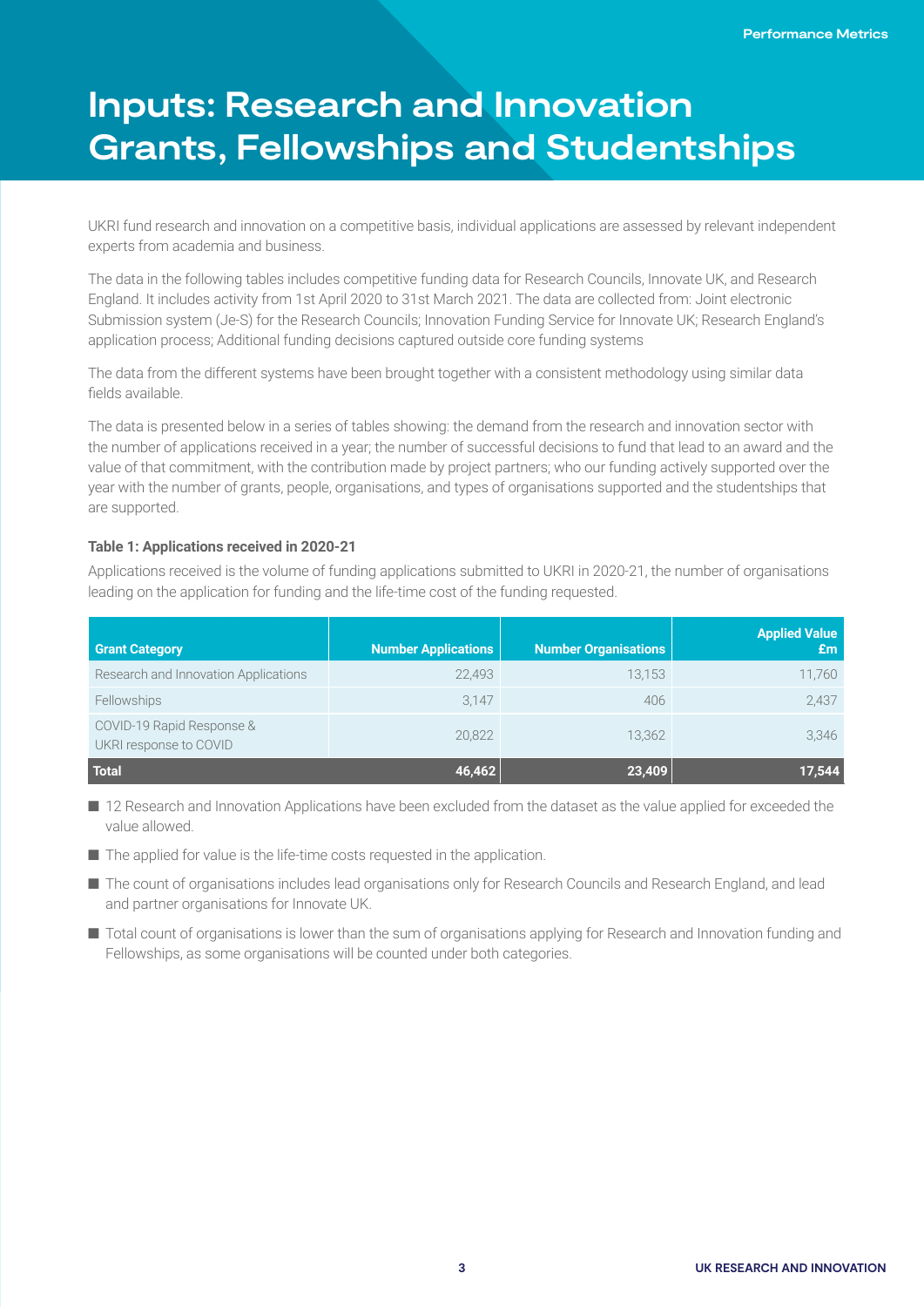#### **Table 2: Funding decisions in 2020-21**

The number of funding decisions made in 2020-21 by number and value.

| <b>Grant Category</b>     |                  | <b>Competitive Funding</b><br><b>Decisions</b> | <b>Successful Decisions</b><br>to Fund | <b>Award Rate</b><br>% |
|---------------------------|------------------|------------------------------------------------|----------------------------------------|------------------------|
| Research and Innovation   | By Number        | 19,497                                         | 4.144                                  | 21                     |
| Applications              | By Value (£m)    | 10.046                                         | 2,770                                  | 28                     |
|                           | By Number        | 2,355                                          | 524                                    | 22                     |
| Fellowship                | By Value (£m)    | 1,641                                          | 351                                    | 21                     |
| COVID 19 Rapid Response & | By Number        | 17.256                                         | 3,381                                  | 20                     |
| UKRI response to COVID    | By Value (£m)    | 2,931                                          | 551                                    | 19                     |
| Total                     | <b>By Number</b> | 39,108                                         | 8,049                                  | 21                     |
| Total                     | By Value (£m)    | 14,618                                         | 3,671                                  | 25                     |

■ The number and value of applications received is not directly comparable to awards made in 2020-21. The decisions on applications received in 2020-21 may not be made in the same financial year

■ The numbers represent the number of awards on the 1st April 2021. Due to external factors some awards may not result in funding to applicants.

#### **Table 3: Project partner contributions on awards in 2020-21**

Project partners are reported at the point of application with the applicants' estimate of the financial value of their contribution to the research. The type of organisation shows the breadth of organisations that our supported researchers are working with and the financial contribution to the partnership; this includes direct investment and in-kind contributions.

Of the successful decisions these are the project partner contributions:

| <b>Project Partner Sector</b>       | <b>Number Awards</b> | <b>Number</b><br><b>Partnerships</b> | <b>Number</b><br><b>Organisations</b> | <b>Total Contribution</b><br>Em |
|-------------------------------------|----------------------|--------------------------------------|---------------------------------------|---------------------------------|
| Academic/University/Learned Society | 663                  | 1,477                                | 769                                   | 237                             |
| Charity/Non-profit                  | 154                  | 238                                  | 193                                   | 8                               |
| Private                             | 2,439                | 4,572                                | 3,604                                 | 991                             |
| Public (Including NHS trusts)       | 419                  | 780                                  | 473                                   | 67                              |
| Other (including blank)             | 558                  | 1.179                                | 1.010                                 | 45                              |
| Overall total across the sectors    | 3,142                | 8,246                                | 6,049                                 | 1,389                           |

■ The Number of organisations is the count of unique organisations involved in partnerships; organisations may be involved in more than one partnership.

■ Research England do not attribute co-investment to a project partner so are unable to give counts of partnerships and organisations within the different sectors.

■ Total awards are lower than the sum of awards across sectors, as one award can involve many project partners from different sectors.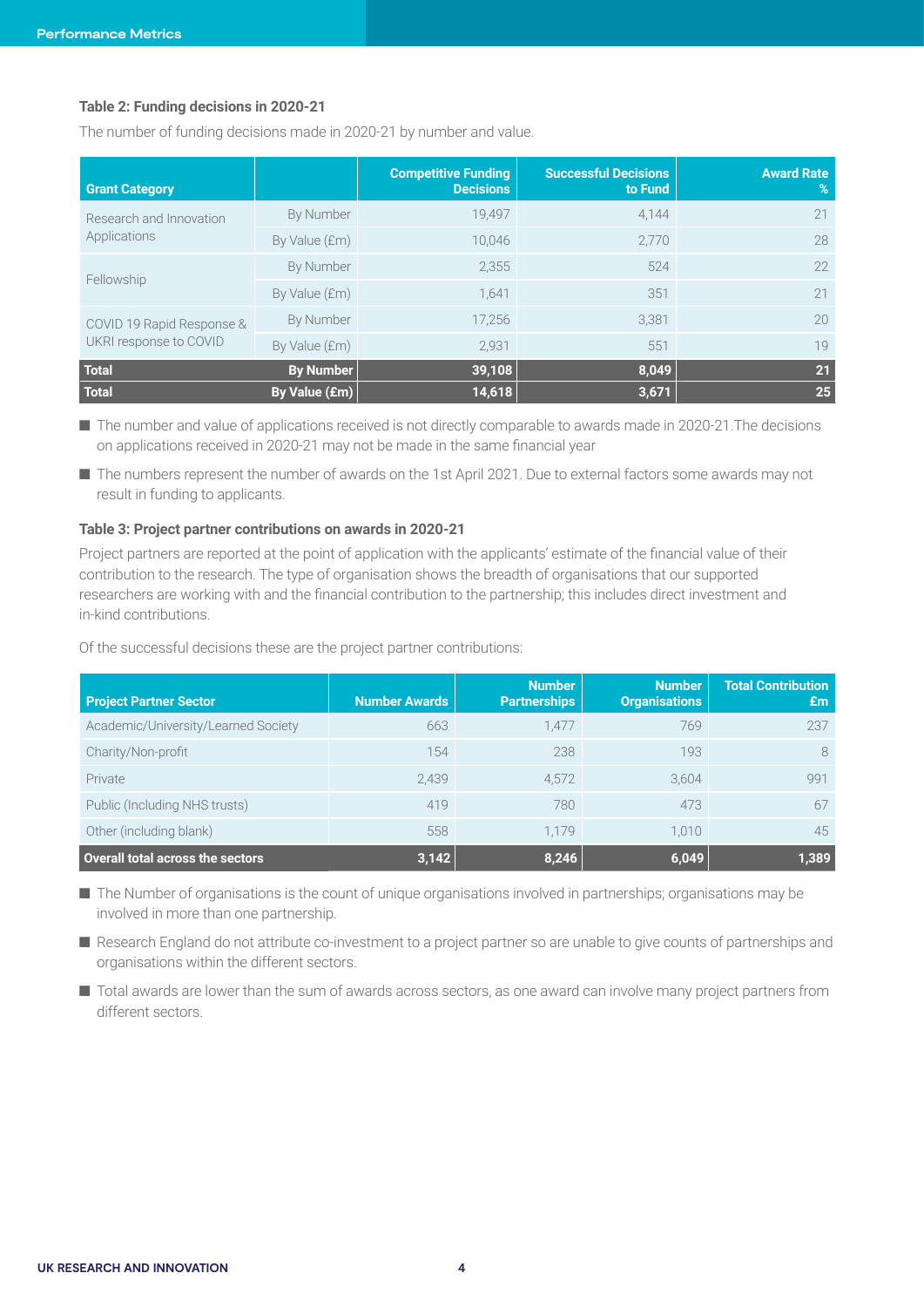#### **Table 4: Who our funding actively supported in 2020-21**

Who our funding supports demonstrates the number of people and organisations who received funding in 2020-21. We support individual people as Principal Investigators, Co-Investigators, Fellows, Researcher Co-Investigators and Students.

| <b>Grant Category</b>                                             | <b>Number Awards</b> | People<br>(Individuals) | <b>Number</b><br><b>Organisations</b> |
|-------------------------------------------------------------------|----------------------|-------------------------|---------------------------------------|
| <b>Fellowships</b>                                                | 1,815                | 1,881                   | 123                                   |
| Research and Innovation Awards (including COVID19)                | 17,629               | 27,960                  | 3,855                                 |
| <b>Studentships</b>                                               | 29.276               | 28.979                  | 118                                   |
| Studentships of which started within the 2020-2021 financial year | 5,243                | 5.216                   | 90                                    |
| <b>Total</b>                                                      | 48,720               | 58,280                  | 3,872                                 |

- Lead organisations as reported at the application stage of the award.
- Research England and Innovate UK track the organisations they fund, not the people involved, so are unable to count the individuals involved.
- The figures are distinct instances of award reference, people and organisations under all categories.
- There are Fellowships with a Co-Investigator on the award.
- Students can be registered to more than one Studentship award.

#### **Table 5: Organisations supported in 2020-21**

The type of organisation supported shows the variety of organisations receiving funding across the research and innovation landscape.

| <b>Organisation Type</b>                                   | <b>Number</b><br><b>Organisations</b> |
|------------------------------------------------------------|---------------------------------------|
| Academic/University/Learned Society<br>of which are UK HEP | 307<br>137                            |
| Charity/Non-Profit                                         | 17                                    |
| Private<br>of which are SME                                | 3,449<br>3,167                        |
| Public (including NHS trusts)                              | 57                                    |
| Other (including blank)                                    | 42                                    |
| Total                                                      |                                       |

■ HEP, Higher Education Provider as defined by HESA <https://www.hesa.ac.uk/support/providers>.

#### **Table 6: Number of Research Council funded PhDs submitted by calendar year**

Research Councils conduct a yearly submission survey, which captures those students who have been submitted for qualification within 2020.

| <b>Year Submitted</b> | <b>Number of PhDs submitted 2019</b> | <b>Number of PhDs submitted 2020</b> |
|-----------------------|--------------------------------------|--------------------------------------|
| 2016                  | 4,338                                | 4,330                                |
| 2017                  | 4.441                                | 4.424                                |
| 2018                  | 4.348                                | 4.710                                |
| 2019                  | 1.244                                | 4,567                                |
| 2020                  |                                      |                                      |

■ The drop-in number of PhDs submitted in 2020 is due to the time lag between a student submitting their PhD and the student submission survey to be completed.

■ Numbers of PhDs submitted by year are liable to change, the data is from an administrative data set that is continuously updated.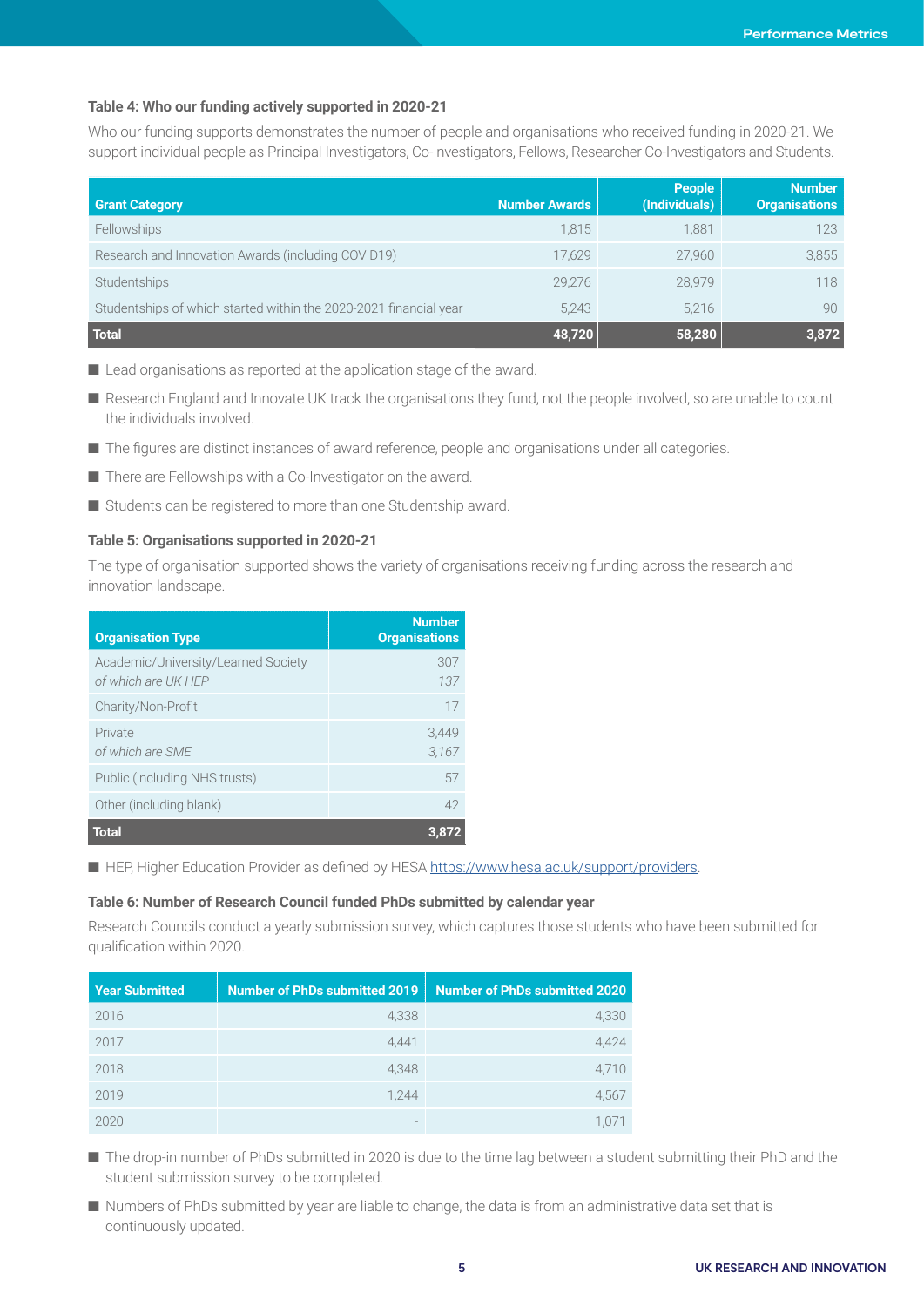# **Outputs: Research and Innovation Grants and Fellowships**

Research and Innovation, fellowships and studentships grant holders are normally expected to report their research outputs, these are tangible results such as publications, engagement activities, spinouts created for example. The outputs reported here are a narrow reflection of the diverse activities that UKRI funds. The data is for Research Councils and Innovate UK. Research England are currently not included. The data are collected using researchfish® for the Research Councils and by annual survey for Innovate UK.

Research Councils have used the researchfish® system to collect outcomes since 2014. Lead applicants are required to report emerging outputs, outcomes, and impacts for the duration of their award and for at least five years beyond. The Lead applicant can invite delegates to contribute to the return at any point. Once a year there is a formal submission period when researchers are required to confirm that their outcomes information is accurate and up to date. The data in this report are taken from the submission period that closed March 2021.

Innovate UK has used an online survey tool since February 2018, Innovate UK Project Completion Form (PCF). This is used to collect outcome information from all project participants when the project nears completion and reflects their individual outputs and outcomes. Each participant is routed through the survey depending on their organisation type, role in the project, and responses to questions. The outcome survey is completed once for each project, outputs are not tracked once the funding ends.

Data from the two collections has been combined and is presented below in a series of tables showing numbers of outcomes by year of award starting. The data are self-reported and not meant to be exhaustive of all outputs realised.

Awards starting in more recent years are expected to have fewer outputs than older awards due to the nature of research and the time lag of realising outputs and outcomes.

| <b>Year Award Started</b>                                       | 2016  | 2017  | 2018  | 2019  | 2020  |
|-----------------------------------------------------------------|-------|-------|-------|-------|-------|
| researchfish <sup>®</sup>                                       | 3,688 | 3,830 | 3,623 | 3.400 | 3,544 |
| Innovate - Project Completion Form<br>(PCF), number of projects | 234   | 1.001 | 885   | 554   | 322   |
| Innovate - number of participants<br>completing a PCF           | 683   | 1.921 | 1.535 | 835   | 392   |
| Total                                                           | 3,922 | 4,831 | 4,508 | 3,954 | 3,866 |

## **Table 7: Number of Awards in each system**

■ The total number of awards is the number of awards in researchfish<sup>®</sup> and the Innovate - Project Completion Form, number of projects.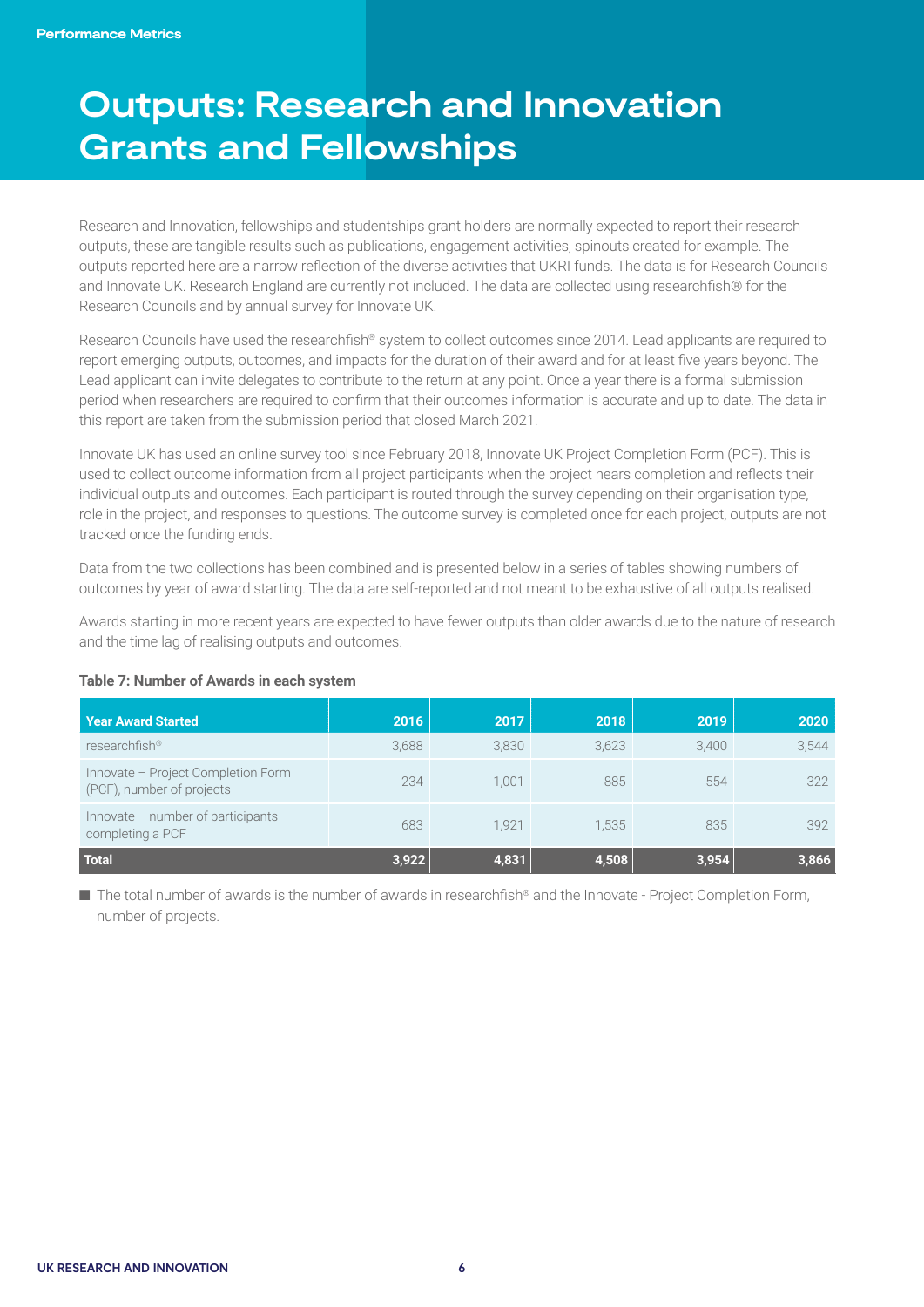#### **Table 8: Collaborations and type of collaborators**

Research collaborations might take the form of joint funding, exchanging expertise, access to wide ranging facilities and equipment, accessing datasets, working across different sectors and bringing together inter-disciplinary teams required to tackle complex problems. This indicator highlights new collaborations as reported after the award has started. It relates to the maturity of the multi-year grant, with the increase due to cumulative collaborations monitored over time. Researchers may also report collaborations that were in place at the point of application. Collaborations are only included in the indicator for the year the award started but the collaboration may continue for several years after this date.

|                      | <b>Year Award Started</b>                                              | 2016  | 2017   | 2018  | 2019  | 2020  |
|----------------------|------------------------------------------------------------------------|-------|--------|-------|-------|-------|
|                      | Instances of Collaborations                                            | 6,627 | 7,361  | 5,405 | 3,946 | 1,827 |
|                      | Instances of Collaborators                                             | 8,866 | 10,806 | 7,614 | 5,576 | 2,475 |
|                      | Academic/University/<br>Learned Society                                | 4,409 | 5,388  | 3,861 | 2,893 | 1,004 |
| <b>Types of</b>      | Charity/Non-Profit                                                     | 1.058 | 1,407  | 846   | 753   | 351   |
| <b>Collaborators</b> | Other (inc unknown)                                                    | 386   | 566    | 481   | 563   | 481   |
|                      | Private                                                                | 1,797 | 1,980  | 1,338 | 628   | 252   |
|                      | Public (inc. Hospitals)                                                | 1,216 | 1,465  | 1,089 | 739   | 387   |
|                      | Number of Awards reporting<br>more than one Collaboration              | 2,011 | 1,968  | 1,671 | 1,313 | 685   |
|                      | Percentage of Total Awards<br>reporting more than one<br>Collaboration | 55    | 51     | 46    | 39    | 19    |
|                      | <b>Total Number of Awards</b>                                          | 3,688 | 3,830  | 3,623 | 3,400 | 3,544 |

- Research Councils only.
- Definition of Collaboration, an interaction or set of interactions focused on a distinct project.
- Definition of Collaborator, all the participating institutions involved in collaborations.
- Total count of Collaborations will be lower than the count of Collaborators, as one collaboration can involve many collaborators.

#### **Table 9: UK and International Collaborators**

International collaboration shows that researchers are collaborating and exchanging expertise around the world and gaining access to international facilities and infrastructure. This indicator highlights new collaborations as reported after the award has started. It relates to the multi-year grant, with the increase due to cumulative collaborations monitored over time. Collaborations are only included in the year the award started but the collaboration may continue for several years after this date.

| <b>Year Award Started</b>                                        | 2016  | 2017  | 2018  | 2019  | 2020 |
|------------------------------------------------------------------|-------|-------|-------|-------|------|
| Number of Awards with only UK collaborators                      | 599   | 605   | 560   | 433   | 265  |
| Number of UK collaborators involved                              | 1,536 | 1,248 | 1.230 | 934   | 576  |
| Number of awards with only International<br>collaborators        | 619   | 574   | 520   | 461   | 199  |
| Number of International collaborators involved                   | 1.191 | 1.219 | 1.028 | 810   | 362  |
| Number of awards with both UK and<br>International collaborators | 762   | 759   | 553   | 386   | 159  |
| Number of UK collaborators involved                              | 3,126 | 3.875 | 2,650 | 1.742 | 563  |
| Number of International collaborators involved                   | 2.686 | 3.879 | 2.204 | 1.509 | 491  |

■ Research Councils only.

■ Data only includes Collaborators where the location of the Collaborator is known.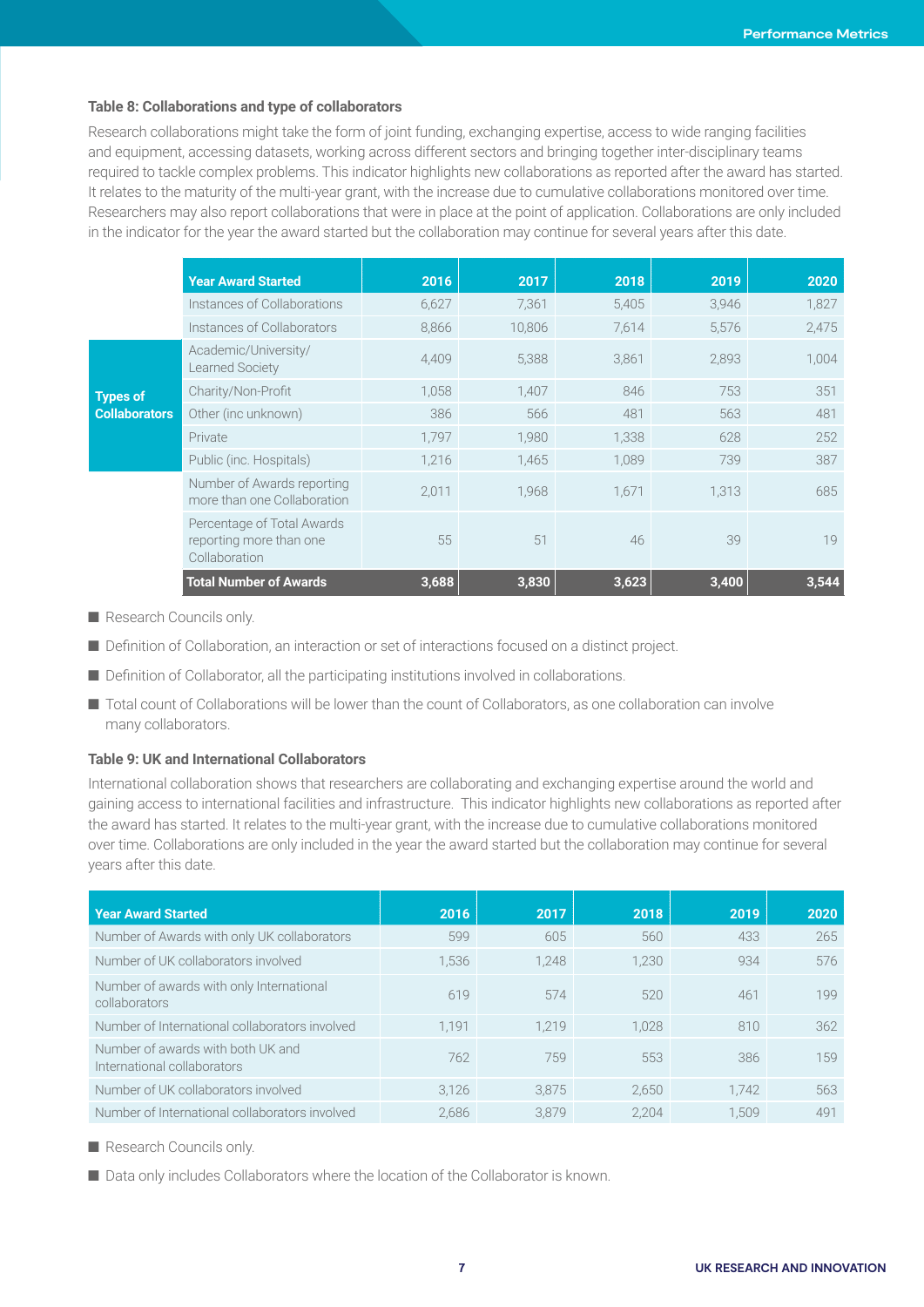#### **Table 10: Engagement Activities**

Researchers engage with a wide variety of audiences and stakeholders to communicate research outcomes, disseminate knowledge, stimulate public awareness, and encourage public engagement and dialogue. The engagement activities indicator helps demonstrate the extent to which researchers are engaging with others including audiences outside academia.

| <b>Year Award Started</b>                                                 | 2016   | 2017   | 2018   | 2019   | 2020  |
|---------------------------------------------------------------------------|--------|--------|--------|--------|-------|
| Instances of Engagement Activities                                        | 36,032 | 40.853 | 23,400 | 17.837 | 4,668 |
| Number of Awards reporting more than<br>one Engagement Activity           | 2.573  | 2.616  | 2.275  | 1.780  | 946   |
| Percentage of Total Awards reporting<br>more than one Engagement Activity | 70     | 68     | 63     | 52     |       |
| <b>Total Awards</b>                                                       | 3,688  | 3,830  | 3,623  | 3,400  | 3,544 |

■ Research Councils only.

#### **Table 11: Knowledge Generation**

We measure how and when our researchers publish. This supports the dissemination of research finding to a wider audience and increases the visibility of research.

| <b>Year Award Started</b>                                    | 2016   | 2017   | 2018   | 2019   | 2020  |
|--------------------------------------------------------------|--------|--------|--------|--------|-------|
| <b>Books Chapters</b>                                        | 1,650  | 1,333  | 846    | 492    | 91    |
| <b>Book</b>                                                  | 634    | 482    | 293    | 186    | 39    |
| Journal Articles                                             | 42,151 | 42,602 | 26,947 | 14,865 | 3,512 |
| <b>Other Publications</b>                                    | 7,812  | 10,227 | 5,649  | 4,469  | 1,047 |
| <b>Total Instances of Publications</b>                       | 52,247 | 54,644 | 33,735 | 20,012 | 4,689 |
| Number of Awards reporting more than<br>one Publication      | 3,312  | 3,312  | 2,908  | 2.136  | 933   |
| Percentage of Total Awards with more<br>than one Publication | 84     | 69     | 65     | 54     | 24    |
| <b>Total Awards</b>                                          | 3,922  | 4,831  | 4,508  | 3,954  | 3,866 |

■ Instances of publications is not a count of unique publications. Duplicate publications may occur where different researchers have entered similar information independently of one another. Publications may also occur from more than one award. Efforts have been made to remove some duplications using Digital Object Identifier (DOI), but not all publications have a DOI.

■ Other publications include for example, edited book, conference paper, policy briefing.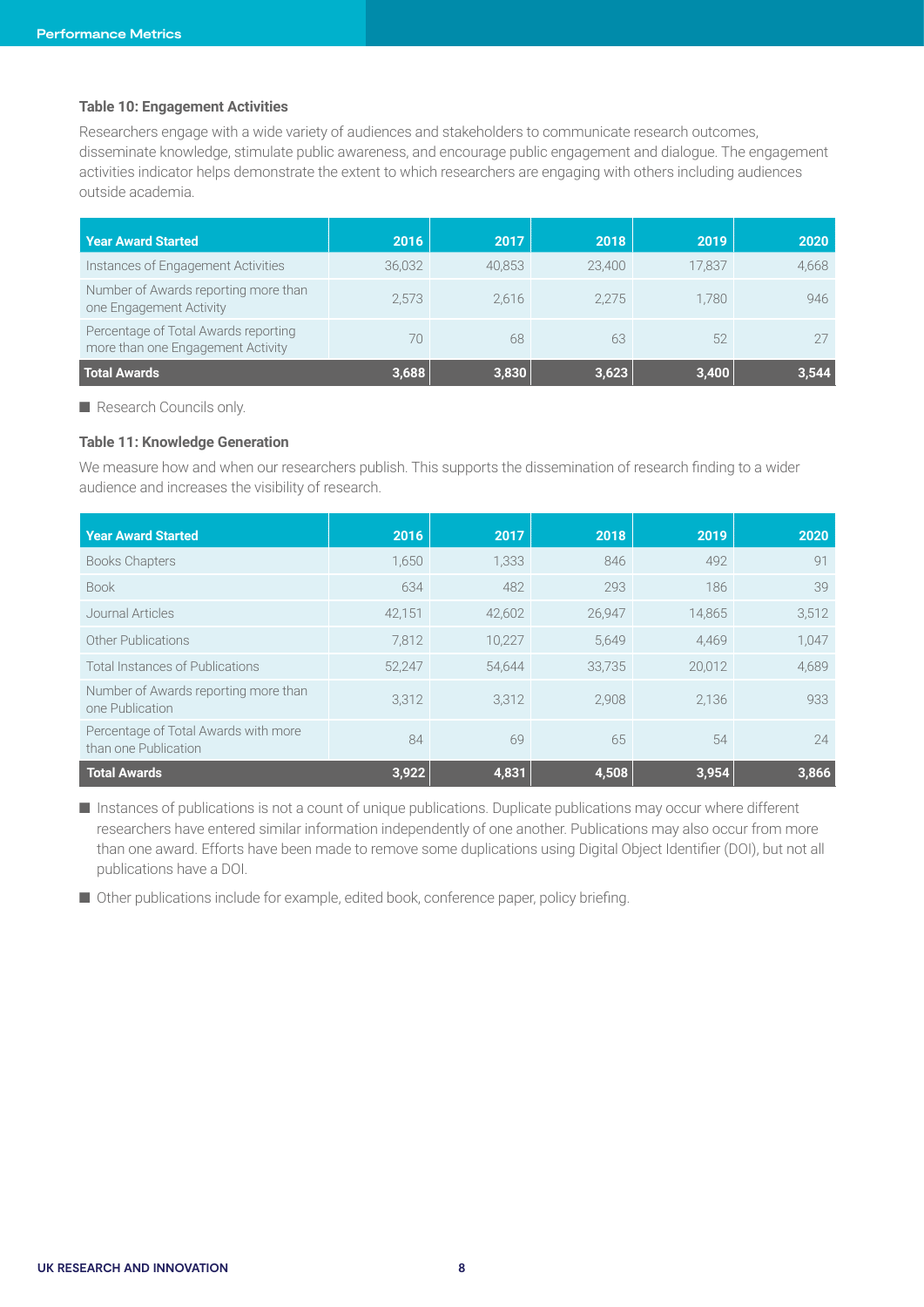### **Table 12: Other Types of Knowledge Generation**

In addition to Publications we measure different ways in which our research translates into types of knowledge outputs across the research and innovation sector. Other types of knowledge generation are included below.

| <b>Year Award Started</b>                                                                 | 2016  | 2017  | 2018  | 2019  | 2020  |
|-------------------------------------------------------------------------------------------|-------|-------|-------|-------|-------|
| <b>Artistic and Creative</b>                                                              | 1,218 | 1,497 | 832   | 676   | 342   |
| Medical Products, Interventions and<br><b>Clinical Trials</b>                             | 101   | 116   | 111   | 42    | 26    |
| Research Models and Databases                                                             | 1,929 | 2.297 | 1,678 | 824   | 317   |
| Research Tools and Methods                                                                | 1,091 | 1,408 | 1,058 | 483   | 244   |
| Software and Technical Products                                                           | 812   | 922   | 775   | 330   | 127   |
| Total instances of Other Knowledge<br>Generation                                          | 5,151 | 6,240 | 4,454 | 2,355 | 1,056 |
| Number of Awards reporting at least one<br>instance of Other Knowledge Generation         | 1,616 | 1,644 | 1,387 | 936   | 412   |
| Percentage of Total Awards with<br>at least one instance of Other<br>Knowledge Generation | 44    | 43    | 38    | 28    | 12    |
| <b>Total Awards</b>                                                                       | 3,688 | 3,830 | 3,623 | 3,400 | 3,544 |

■ Research Councils only.

#### **Table 13: Awards that have obtained further funding**

Researchers also obtain funding to continue or advance their work. This data includes additional funding from UKRI and other funders.

| <b>Year Award Started</b>                                                   | 2016  | 2017  | 2018  | 2019  | 2020  |
|-----------------------------------------------------------------------------|-------|-------|-------|-------|-------|
| Instances of Further Funding                                                | 6,676 | 6.757 | 4,342 | 2,089 | 679   |
| Number of Awards with at least one<br>instance of Further Funding           | 1.889 | 1.829 | 1.425 | 1.000 | 397   |
| Percentage of Total Awards with at least<br>one instance of Further Funding | 48    | 38    | 32    | 25    | 10    |
| Total Awards                                                                | 3,922 | 4,831 | 4,508 | 3,954 | 3,866 |

■ Research Councils only.

#### **Table 14: Awards that have resulted in instances of Intellectual Property**

This indicator includes the generation of patents, copyrights and trademarks as an output of the research. This data does not include Innovate UK as their current online survey collects data on IP used as part of the project.

| <b>Year Award Started</b>                                      | 2016  | 2017  | 2018  | 2019  | 2020  |
|----------------------------------------------------------------|-------|-------|-------|-------|-------|
| Instances of IP                                                | 275   | 289   | 154   | 56    | 13    |
| Number of Awards reporting at least one<br>instance of IP      | 162   | 183   | 101   | 46    | 10    |
| Percentage of Total Awards with at least<br>one instance of IP |       | 5     | 3     |       |       |
| Total Awards                                                   | 3,688 | 3,830 | 3,623 | 3,400 | 3,544 |

■ Research Councils only.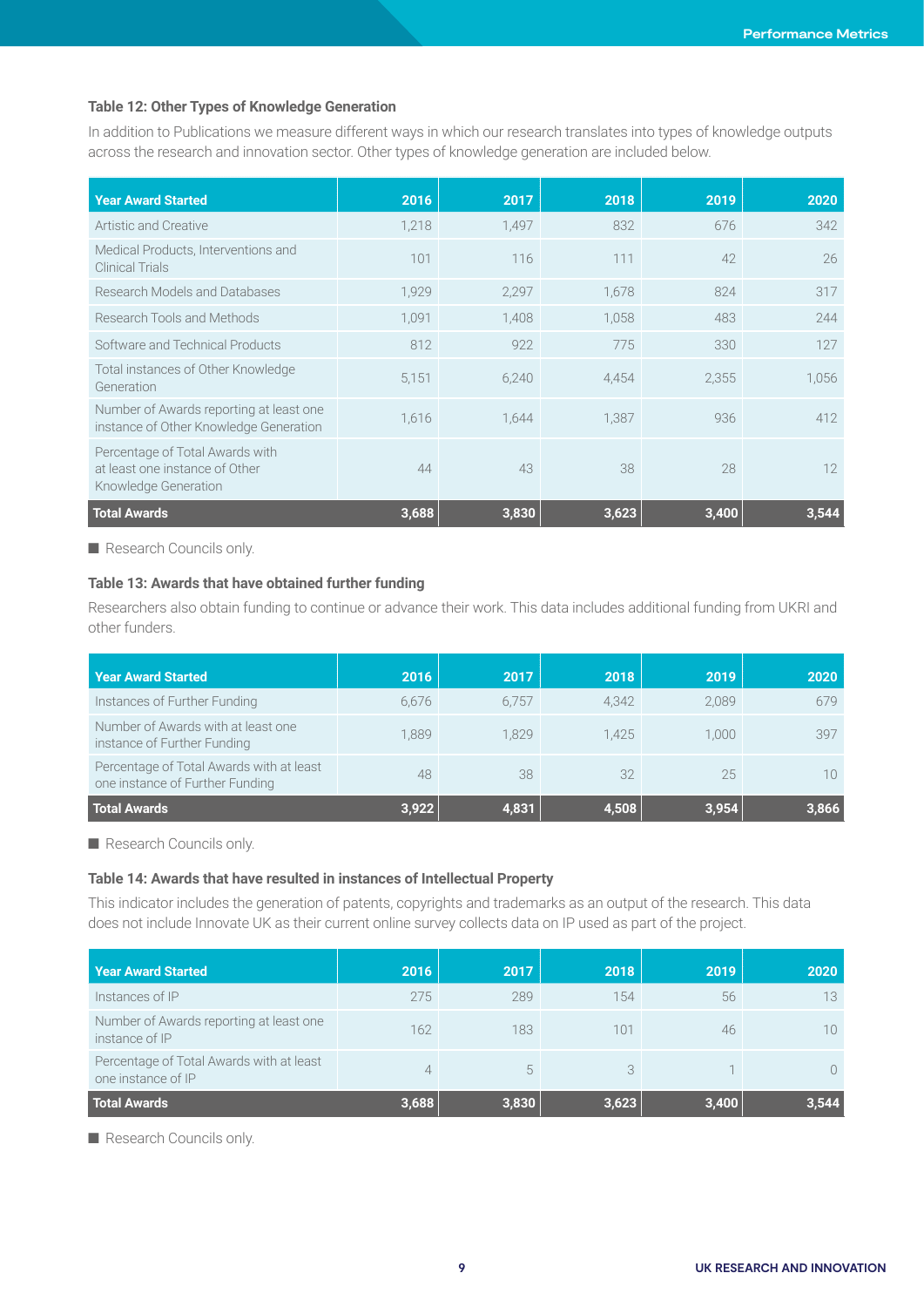#### **Table 15: Awards reporting a spinout**

Researchers are asked to provide details of links between their research and the establishment of new private sector organisations, including for profit and not-for-profit organisations. Data provided in researchfish® has been verified using supplementary information to identify duplicate spin-out companies where applicable e.g. Companies House IDs for UK companies.

| <b>Spinout Status</b>         | Number of<br><b>Spinouts</b> | <b>Number of Awards Attributed to</b><br>the Spinouts |
|-------------------------------|------------------------------|-------------------------------------------------------|
| <b>Total Spinouts</b>         | 973                          | 1.424                                                 |
| of which Active in March 2020 | 811                          | 1.262                                                 |

■ Spinouts reported through researchfish® that have incorporated since 2004 combined with spinouts reported through the 2019 and 2020 Project Completion Forms.

## **Table 16: FTE jobs created**

This the number of full-time equivalent jobs created as a result of the project funding.

| <b>Year Award Started</b> | <b>Number of</b><br><b>Awards</b> | <b>Number of FTE</b><br><b>Jobs created</b> |
|---------------------------|-----------------------------------|---------------------------------------------|
| 2016                      | 230                               | 463                                         |
| 2017                      | 990                               | 1,628                                       |
| 2018                      | 866                               | 1,434                                       |
| 2019                      | 534                               | 757                                         |
| 2020                      | 309                               | 399                                         |

■ Innovate UK only.

■ The number of jobs has been capped to 10 FTE per award.

#### **Table 17: Number of new products, services and processes**

This is the planned production within a year of the project end. This is an indication of market impact as a result of the project.

| <b>Year Award Started</b> | <b>Planned production</b><br>within a year |
|---------------------------|--------------------------------------------|
| 2016                      | 106                                        |
| 2017                      | 439                                        |
| 2018                      | 405                                        |
| 2019                      | 245                                        |
| 2020                      | 118                                        |

■ Innovate UK only.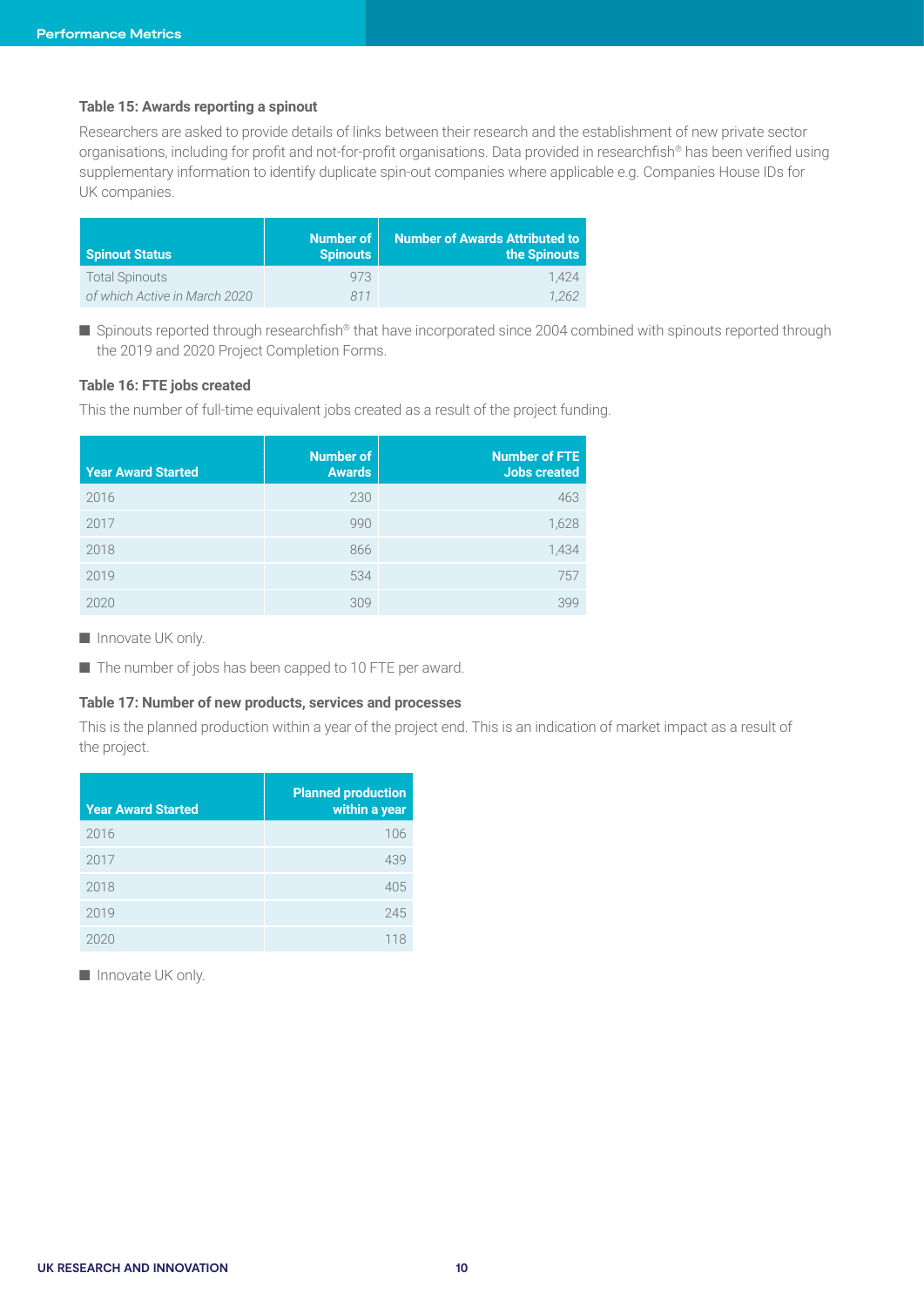**Performance Metrics**